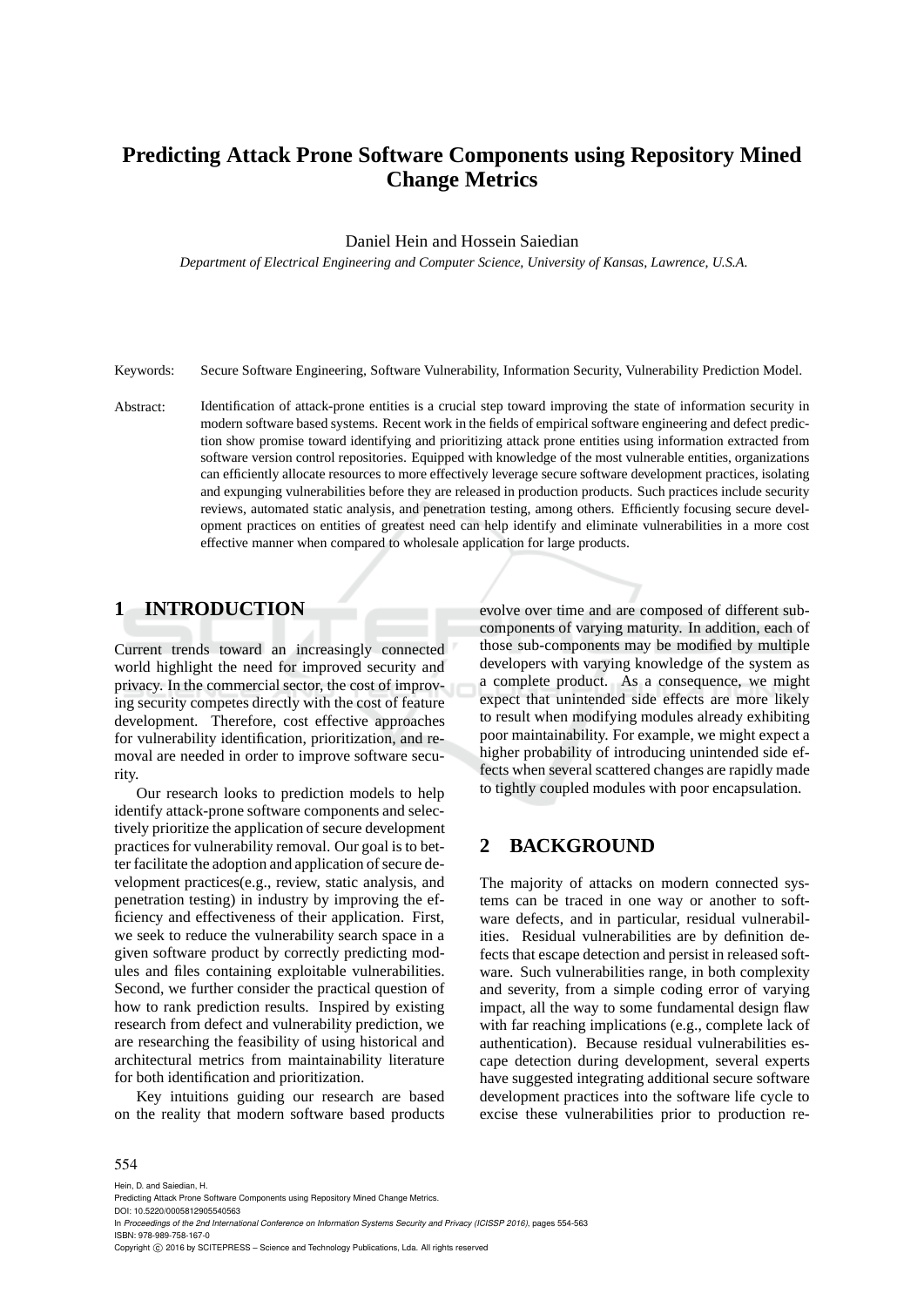lease. Popular secure development practices include, but are not limited to, scanning code with automated static analysis tools, performing security reviews (for designs and code), adding additional security-focused tests, as well as carrying out penetration tests.

The sheer size of many modern systems means that finding a single defect among thousands, or even millions, of lines of code is like trying to find the proverbial "needle in a haystack". For example, static analysis tools have shown promise toward identifying commonly repeated coding errors, but the sheer size of many systems result in thousands of tool warnings. The ensuing task of verifying (or "triaging") these tool warnings, separating actual defects from false positives, can be overwhelming in itself–especially if there is no strategy defined for eliminating the most critical issues first.

One of the most expensive and limited resources in modern software development is developer time. Additional review and testing of various software artifacts (e.g. architectural designs, drivers, libraries, modules, and application code) is only warranted if there is reason to believe those artifacts may be attack prone. Moreover, the supply of time and expertise from security-competent developers and testers is arguably more restricted due to the specialized knowledge required to unearth security vulnerabilities.

For all of these reasons, and especially because developer time is limited, it is essential to prioritize the application of secure software development practices, focusing efforts on the most attack prone areas of code that are likely to result in the greatest impact when exploited. The analogy to resource utilization is much the same as the surgical laser analogy used justifying lightweight formal methods: "A surgical laser has less power and coverage than a traditional light bulb, but makes the most efficient use of the energy it uses, with often more impressive results." (Jackson and Wing, 1996)

A perquisite is that such attack-prone components can be identified. Therefore, identification of attackprone components is a crucial step toward preventing vulnerabilities from entering the field. Superior prediction models may significantly help augment and complement existing practices for these purposes.

## **3 MOTIVATION**

Change-based fault and vulnerability prediction metrics have recently shown promising results for identifying vulnerable components. Our work builds on this background, further evaluating whether or not additional architectural metrics can be used to prioritize change-based vulnerability predictions. *We hypothesize that changes, already indicative of a vulnerable file, made to a module of poor maintainability (or modularity) will be more likely than its peers to positively correlate with residual vulnerabilities.*

Our focus on prediction complements existing tools and predictive approaches utilizing code-based metrics as predictors. However, our work more closely examines evolutionary and architectural aspects of the software by:

- 1. investigating how change metrics correlate with residual vulnerabilities, and
- 2. examining how the software module structure either exposes or masks residual vulnerabilities.

This work approaches attack-prone prediction from a contextual and practical perspective. As such, when compared with other work in vulnerability prediction, the predictors proposed by this work have the potential to reveal relationships between a product's security (measured by residual vulnerabilities) and how the product's code was developed. For example, the following questions characterize the types of questions we might reason about:

- Do rapid and scattered code changes possibly indicate increased development activity under timeto-market or competitive pressure?
- Do atypically frequent and repeated changes to a module or file possibly indicate a poor understanding of requirements, or a challenging technical issue, such that the module or file requires ongoing rework?
- Do the environmental conditions implied by the above factors also correspond to a large number of security failures?
- Do security failures seem either more severe or more prevalent for components of poor maintainability?

Additionally, we aspire to relate prediction models to the attack surface of a system along its boundaries with the surrounding environment after (Manadhata and Wing, 2011) and (Younis et al., 2014). That is, realizing that attacker-crafted data often enters a system along it's attack surface, we reason that modules exhibiting poor maintainability and that are also reachable from said entry-points would be more likely the targets of a 0-day exploit. Because the modules are reachable, it is possible for them to process attackercrafted data. Because the same modules exhibit poor maintainability, we reason that they are more likely to contain exploitable vulnerabilities.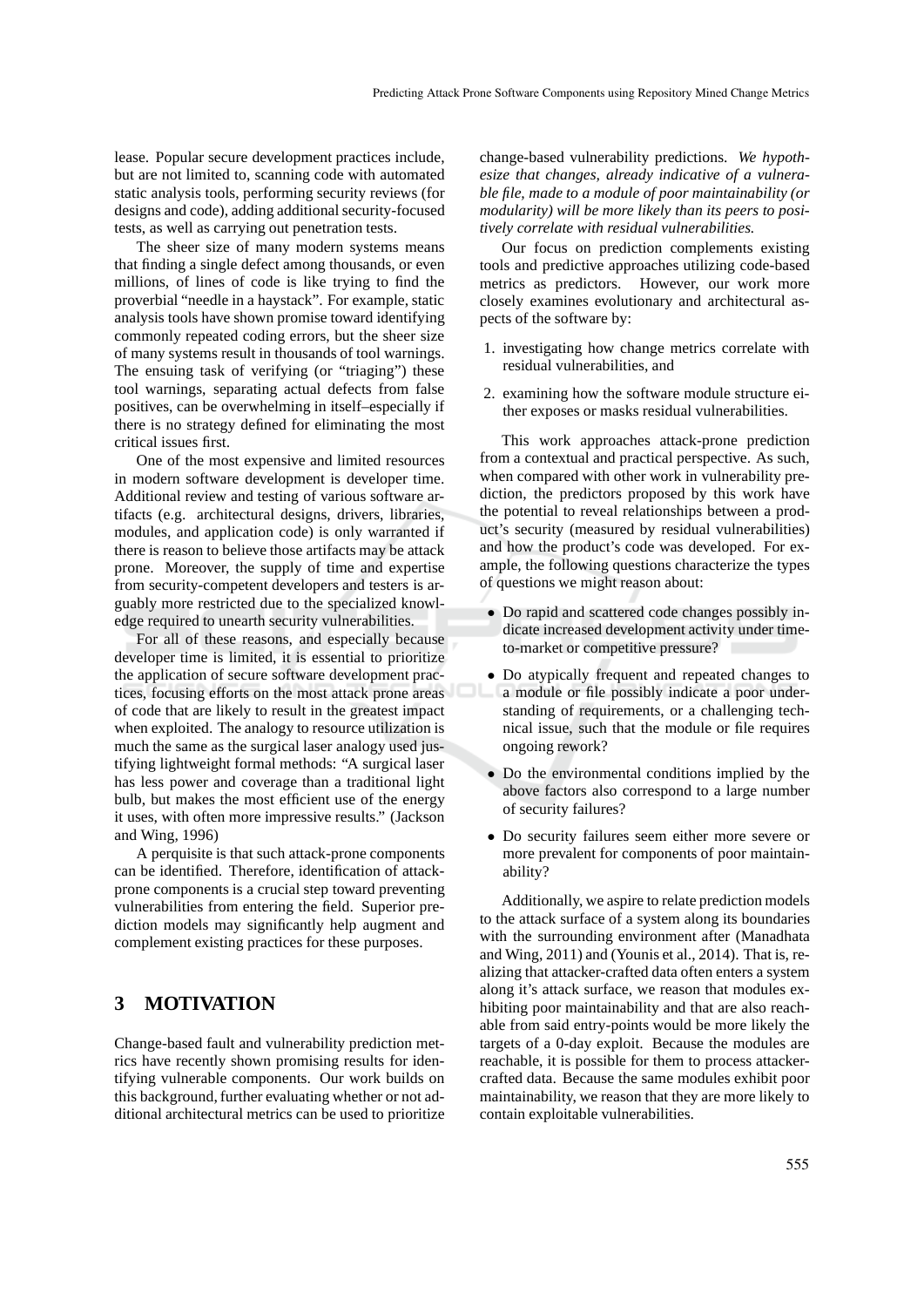### **4 RELATED WORK**

Our study is informed by similar empirical vulnerability and fault prediction studies by Shin(Shin et al., 2011), Gimothy et. al. (Gyimothy et al., 2005), and Bozorgi et. al. (Bozorgi et al., 2010). Our work is most closely related to that of Shin, as she investigated coupling metrics as vulnerability predictors. Shin's work builds on a long tradition of complexity metrics used to predict faults. Vulnerability ranking approaches are informed by the work of Bozorgi et. al. The following sections more completely describe related work in the area of metrics based fault prediction, and in particular, predictors based on code metrics, as well as predictors based on change metrics.

#### **4.1 Code Metrics**

Several studies (Munson and Khoshgoftaar, 1992), (Nagappan and Ball, 2005), (Chidamber and Kemerer, 1994) have examined the relationship between residual defects and static metrics extracted from source code. For example, sheer size of a file in lines of code (LOC), or more commonly in thousands of lines of code (KLOC), has been studied as having a bearing on residual defects based on the premise that larger more complex code is more difficult to understand and comprehend. By extension, reviews of difficult to understand and comprehend code are less likely to unearth defects. Another popular metric is McCabe's Cyclomatic complexity (MCC) which measures the number of paths through a program. The premise behind McCabe's cyclomatic complexity relates to the difficulty in achieving adequate branch and path coverage during testing.

In the area of fault prediction, Gimothy et al.(Gyimothy et al., 2005) set several precedents for fault prediction studies: use of large, real-world open source software, applying linear and logistic analysis, independent evaluation of univariate predictors, as well as applying machine learning techniques, and 10-fold cross validation for training and testing. These staple analysis patterns appear regularly across fault prediction studies, and by extension, recent vulnerability investigation works as well. Gimothy et al. applied the CK (Chidamber and Kemerer, 1994) metrics suite for objected oriented (OO) software to seven versions of Mozilla Firefox, covering 3,192 extracted classes. They found high correlation between the CK coupling between objects (CBO) metric and fault proneness of modules. Their predictive models based on CBO demonstrated precision and recall values over 69%.

A related work by Janzen and Saiedian (Janzen

and Saiedian, 2007) considered a large number of software architecture metrics to examine the impact of test-driven development (TDD) on software architecture. Their objective was to provide a comprehensive and empirically sound evidence and evaluation of the TDD impact on software architecture and internal design quality. Their research result demonstrated that software developers applying a TDD approach are likely to improve some software quality aspects at minimal cost over a comparable test-last approach. In particular, their research shows statistically significant differences in the areas of code complexity, size, and testing. These differences can substantially improve external software quality (defects), software maintainability, software understandability, and software reusability. By extension, we reason that security may also be impacted by software architecture and seek to examine relationships between architectural metrics and residual vulnerabilities.

#### **4.2 Change Metrics**

In the last decade, a large number of studies have gone past direct code-based attributes to examine how these attributes change over time as the code is developed. The difference in these more recent studies is that they are one level removed, extracting metrics from the version control system rather than from individual files. We refer to such metrics as *change metrics* or *historical metrics* to distinguish them from more traditional static *code metrics*, that do not require a VCS for calculation, being directly obtainable from a version archive of the source code. Two such change metrics are churn, introduced by Munson and Elbaum (Munson and Elbaum, 1998), and change bursts.

Note that churn and change burst metrics each can be decomposed into various metric suites; that is, the terms churn and change burst do not themselves define concrete measures, but apply as a moniker to the historical traits common to such measures. Below, we summarize related work in fault prediction and defect estimation inspires our efforts in the context of vulnerability prediction.

Khoshgoftaar et al. (Khoshgoftaar et al., 1996) used churn relative to bug changes, as the number of lines added or changed to fix the bug. Khoshgoftaar used the amount of code changed along with 16 other static code metrics to build a module fault-proness predictor. Their case study on two successive releases of a telecommunications system containing 171 modules with over 38,000 functions yielded precision and recall values over 78%.

Nagappan and Ball (Nagappan and Ball, 2005) demonstrated how to use relative code churn as an es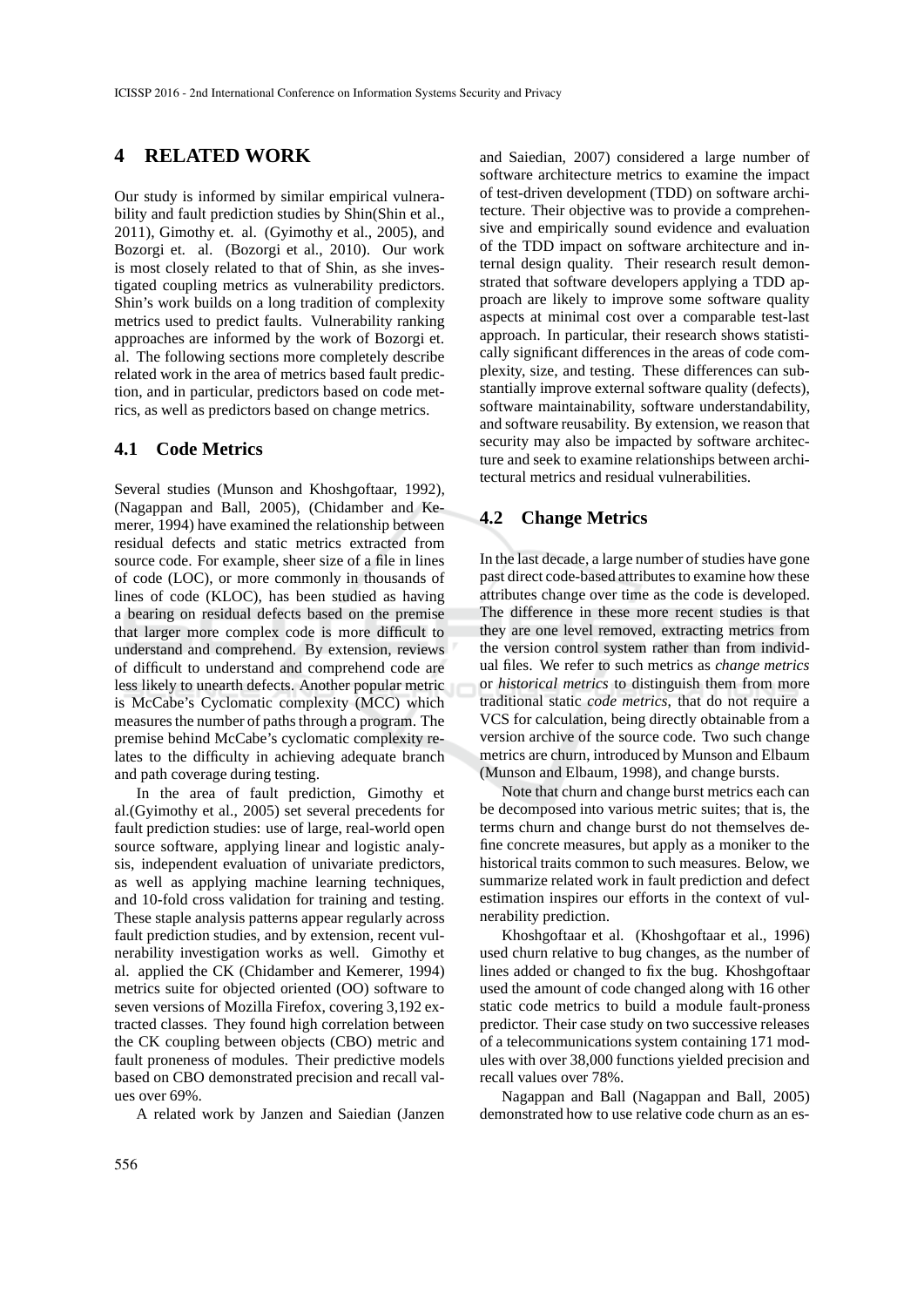timator for system defect density. Their case study on Windows Server 2003 showed that various churn related metrics were able to discriminate between faultprone and not fault-prone binaries with an accuracy of 89%.

Moser et al. (Moser et al., 2008) compared 18 change metrics (called process metrics in their work) to 31 traditional code complexity metrics in Java source for the Eclipse project. They used a costsensitive prediction model to allow for different costs in prediction errors. They found that change metrics outperformed the traditional complexity metrics by a margin of about 10 percentage points for both true positive rate and recall when using their cost based model. In addition, the models based on change metrics had nearly half the rate of false positives when compared to the models based on static code metrics.

Bell, Ostrand, and Weyuker (Ostrand et al., 2010) studied change metrics related to individual programmers. They analyzed change reports filed by 107 programmers for 16 releases of a system with 1,400,000 LOC and 3100 files. A "bug ratio" was defined for programmers, measuring the proportion of faulty files in release R out of all files modified by the programmer in release R-1. The study compared the bug ratios of individual programmers to the average bug ratio, and assessed the consistency of the bug ratio across releases for individual programmers. Their results found that counts of the cumulative number of different developers changing a file over its lifetime can help to improve fault predictions, while other developer counts were not helpful. They concluded that information related to particular developers were not good predictors.

In another study, Bell, Ostrand, and Weyuker (Bell et al., 2011) examined several churn metrics, such as lines added, deleted, and modified, where *churn* =  $added + deleted + changed.$  They evaluated the independent predictive capability of several different types of both relative and absolute churn, using 18 successive releases of a large software system. They also studied the extent to which faults can be predicted by the degree of churn alone, as well as in combination with other code characteristics. Their findings indicate that various churn measures have roughly the same predictive capability. Bell, Ostrand, and Weyuker conclude that including *some* change measure from a prior release,  $R_{i-1}$ , is a critical factor in fault prediction models for release *R<sup>i</sup>* .

Change bursts refer to consecutive changes over a period of time (Nagappan et al., 2010). Change bursts are described by gap and burst size. The gap is the minimum distance (e.g., in days) between successive changes, such that those changes are considered

within the same burst. The burst size is the minimum number of successive changes required to be considered a burst. Different change bursts are shown in Figure 1, taken from Nagappan et al.(Nagappan et al., 2010).



Figure 1: Example change bursts with varying gap and burst size parameters (Nagappan et al., 2010).

Recent studies (Nagappan and Ball, 2005), (Moser et al., 2008) consistently find relative code churn outperforming other more traditional metrics such as MCC and KLOC. The study on change bursts in Windows Vista by Nagappan et al. (Nagappan et al., 2010) was particularly impressive as they found that change burst metrics outperformed all previous predictors, such as code complexity, code churn, and organizational structure as predictors for Windows Vista. For their study on Windows Vista, they found that change burst metrics yielded precision and recall values over 90% (Nagappan et al., 2010).

#### **4.3 Entropy based Software Metrics**

Entropy characterizes the average degree of uncertainty in a discrete random variable, *X*, and this also translates in different ways to a software project. In this section, we review entropy metrics from other works that we utilize as explanatory variables in our prediction models.

Hassan (Hassan, 2009) presents several complexity metrics based on historical changes, calculating entropy for the file modifications within a change period. A change period (or interval) is a period of time over which files change as a result of development progress. A fixed calendar time period (e.g., a week) offers the most straightforward method to establish



Figure 2: Entropy, *H*(*P*), over a change period.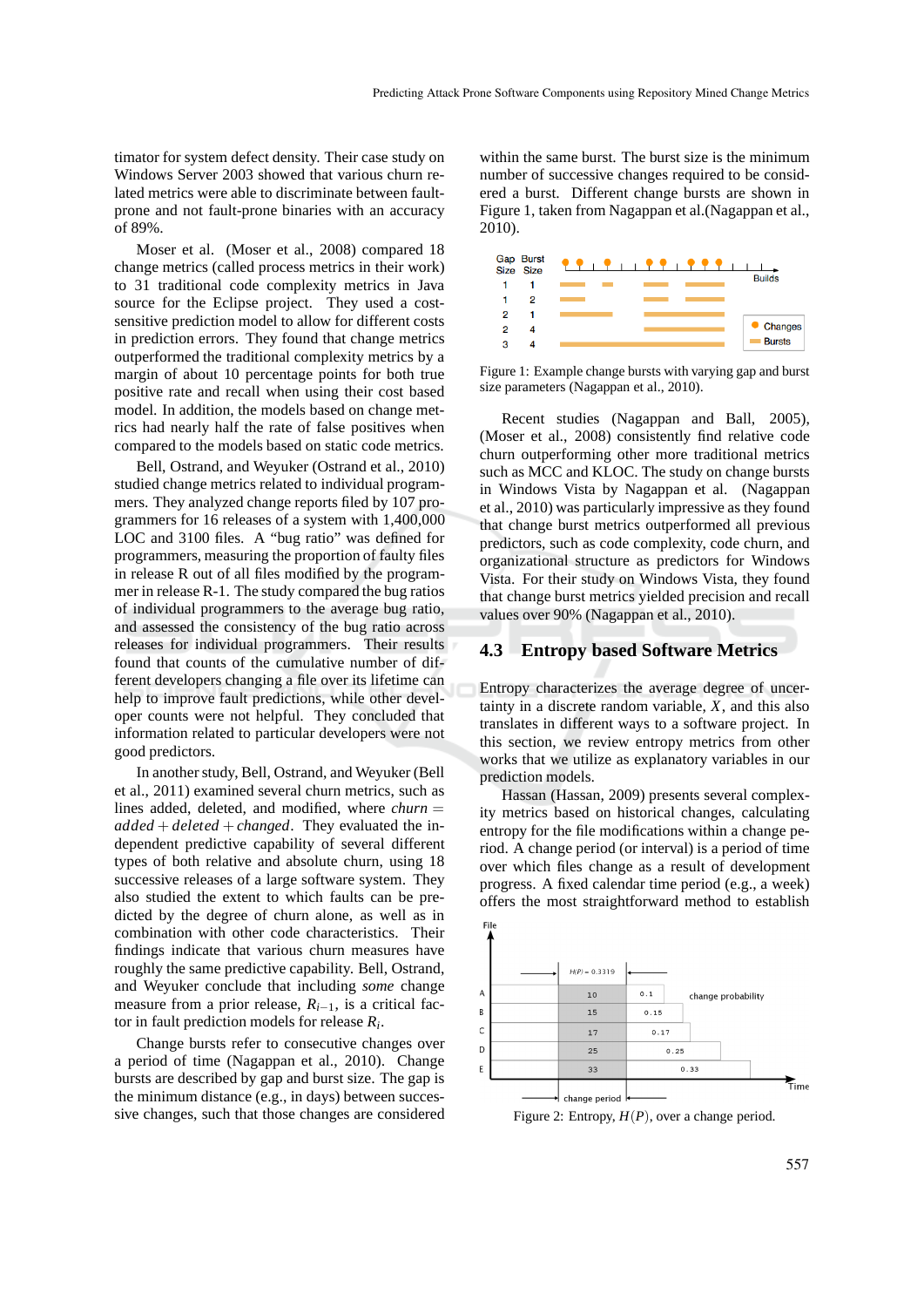the change period; however, Hassan presents several different methods for defining the period. The different period derivation methods result in the concept of differing period types. That is, the period types differ with respect to the method or technique used to define the period. Hassan presents the following methods for change period derivation:

- 1. **Fixed Time:** establishing the change period based on a fixed calendar time (e.g., a week),
- 2. **Number of Modifications:** establishing the change period over a fixed number of file modifications, across all modified files, or
- 3. **Burst Pattern:** establishing the change period based on the continuity of successive changes or lack thereof

Hassan's entropy based, historically derived measures were shown to out perform both prior faults and prior modifications as a predictor of future faults for the open source systems he studied(NetBSD, FreeBSD, OpenBSD, Postgres, KDE, and KOffice).

In addition to his entropy based historical metrics, Hassan found differences in the prediction capability of prior faults versus the prediction capability of prior modifications; again, the goal being prediction of future faults. In particular, for his studied software subjects, Hassan found that prior faults (as opposed to prior modifications) were a better predictor of future faults.

These findings are notable since Chowdhury and Zulkernine (Chowdhury and Zulkernine, 2011) specifically found that prior vulnerabilities *did not* perform well in estimating residual vulnerabilities; that is, although Hassan found that prior faults *were* a good predictor of *future faults*, Chowdhury and Zulkernine found that prior vulnerabilities *were not* a good predictor of *future vulnerabilities*. Said another way, accurate and precise fault prediction models do not always translate to accurate and precise vulnerability prediction models. However, Hassan's historical complexity metrics have not specifically been evaluated for vulnerability prediction.

We feel that entropy based metrics may be especially well suited for vulnerability prediction since:

- entropy based historical change metrics outperformed prior faults as a predictor of future faults– in experiments to date, the notion of prior faults predicting future faults hasn't been empirically supported for vulnerabilities (i.e., past vulnerabilities have not been shown to be predictors of future vulnerabilities),
- the level of entropy will increase as changes become more scattered across files and modules,
- the change period can be determined automatically using change bursts, and
- the presence of said change bursts may themselves be indicative of a large development push or refactoring effort where vulnerabilities may likely be introduced.

Sarkar et al. (Sarkar et al., 2007) describe a number of information theoretic metrics that represent module interactions in a system, or modularity. We submit that the modularity principles outlined by Sarkar et al. such as similarity of purpose, acyclic dependencies, and encapsulation also characterize the classic security design principles of Saltzer and Schroeder (Saltzer and Schroeder, 1975). The associations between security design principles and detailed modularity principles enumerated by Sarkar et al. (Sarkar et al., 2007) are shown in Table 1. For example, Saltzer and Schroeder's design principle of complete mediation, where every object access must be checked for proper authority, is enabled by a design that routes all inter-module call traffic through a well defined API. Sarkar et al.'s Module Interaction Index, (*MII*), is a modularity metric characterizing the modularity principle of *maximization of APIbased inter-module call traffic*–an underlying principle of encapsulation. *MII* is the ratio of external calls made to a module's API functions relative to the total number of external calls made to the module. Low *MII* could indicate direct usage of shared memory or direct global memory references. We might expect *MII* to inversely correlate with security vulnerabilities manifesting from unmediated changes to global variables, ultimately characteristic of poor encapsulation.

| <b>Security Design Principle</b> | <b>Modularity Principle</b> |
|----------------------------------|-----------------------------|
| <b>Economy of Mechanism</b>      | <b>Size</b>                 |
| Economy of Mechanism             | Acyclic Dependencies        |
| Economy of Mechanism             | Unidirectionality           |
|                                  | in Layers                   |
| <b>Complete Mediation</b>        | <b>API-based</b>            |
|                                  | Inter-Module Calls          |
| <b>Complete Mediation</b>        | <b>Purpose Dispersion</b>   |
| <b>Complete Mediation</b>        | Similarity of Purpose       |

Table 1: Related security and modularity principles.

Anan et al. (Anan et al., 2009) discuss how entropy calculations on software data flow relationships can be used to derive a maintainability profile for a given software architecture. In their work, the maintainability profile quantifies the effort needed to modify a module given a particular architecture. Code modification is modeled uniformly and randomly across modules, with the probability of modification for any given module as  $\frac{1}{n}$ , where *n* is the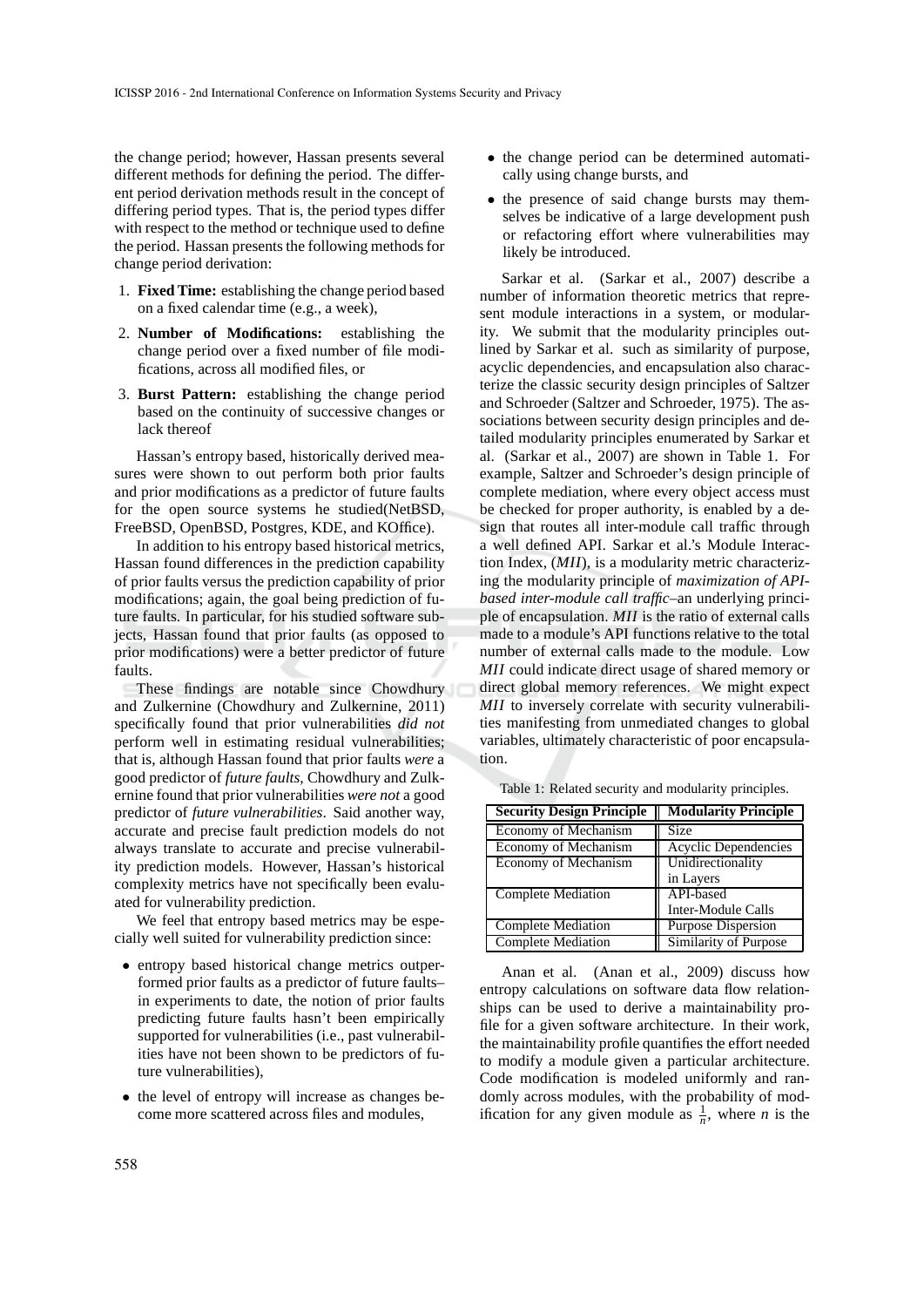number of modules in the system; however, unintended side effects of that modification are estimated using the probability of information flow by using the number of incident edges linking the given module to other modules in the system. This research investigates if the maintainability of a module can be used to rank predictions powered by change based metrics. The intuition is that change based metrics might generate a number of predictions, based on frequently changed files. It seems reasonable that changes to files inside of a module, where said module already high maintainability score (relative to its peers), would be more likely to cause unintended side affects, simply because there are larger data flows directed from it to other modules.

Entropy surfaces again in Abdelmoez et al. (Abdelmoez et al., 2004) during analytical derivation measures for quantifying error propagation probability in a given architecture. Assuming an error injected into a given module, their measure characterizes the likelihood of it reaching other modules. This is similar in spirit to the maintainability metric, but seems to hold promise for mirroring propagation of attacker crafted data.

#### **5 VULNERABILITY PREDICTION**

We seek to investigate architectural modularity metrics that characterize economy of mechanism and Complete Mediation. We are also interested in information flow and entropy metrics, based on the idea that attacks are often executed by manipulating input data.

As mentioned previously, a closely related study for vulnerability prediction was provided by Yonghee Shin. The results from Shin's study indicate that certain change and developer oriented metrics are able to discriminate between vulnerabilities and the larger class of standard issue defects. Shin (Shin et al., 2011), (Shin, 2011) examined churn in addition to several other change metrics mined from software projects' version control systems. Shin's study was likewise focused on security and vulnerability prediction. Shin sought to answer whether or not these metrics could also be used to identify *vulnerable* files. Shin also examined developer oriented graph metrics. Shin's results showed developer oriented metrics and change metrics yielding the best performance on the projects she studied.

### **5.1 Vulnerability Scoring and Ranking**

Scoring and ranking vulnerabilities requires expert

knowledge about both the severity and likelihood of exploitation. Various vulnerability rating systems exist to distill expert knowledge concerning accessibility, ease of exploitation, and severity into a numeric score or a qualitative classification such as high, medium, or low. Systems administrators use these scoring systems and advisory services to prioritize patches to operational systems. Although various criticisms exist with respect to using these rating systems for prioritizing the application of operational patches to running systems, we consider that the Common Vulnerability Scoring System (CVSS) (Mell et al., 2007), despite said criticisms, offers a metric usable for the purposes of evaluating our ranking approaches.

CVSS scores are often included on security advisories from organizations such as US-CERT, Microsoft, Cisco, and Secunia. These scores are also listed in on-line vulnerability databases such as the National Vulnerability Database (NVD (NIST, )) and the Open Source Vulnerability Database (OSVDB (osv, )). Such scores encapsulate expert vulnerability knowledge and provide a basis for ranking vulnerabilities. In particular, the base metric from CVSS represents intrinsic characteristics of a vulnerability as six components: access vector, access complexity, authentication, and impact to confidentiality, integrity, and availability.

We intend to evaluate our vulnerability ranking techniques based on architectural metrics against the order imposed by CVSS base scores. We are aware of the criticisms of CVSS base scores by Bozorgi et. al. (Bozorgi et al., 2010) as a standard against which to evaluate ranking, but we submit that our usage is different in the context of ranking the predictions of residual vulnerabilities. The following paragraphs recapitulate Bozorgi et al.'s critique and then compares the differences in the context of our application and intent.

Bozorgi et. al.'s work also provides a critique of CVSS scores, noting that CVSS is subject to "categorical magic numbers" and that the score aliases too many details of the security advisory (from the perspective of prioritizing patch application based on exploitation likelihood). Further, Bozorgi e.t al. note that derivation of factors in the CVSS base score is not clear and that there are no empirical investigations of whether or not CVSS base scores are truly representative of exploitation likelihood.

The following are important differences between our work and that of Bozorgi et.al. (Bozorgi et al., 2010), considering that their work is concerned with prioritizing patch selection and application to operational systems: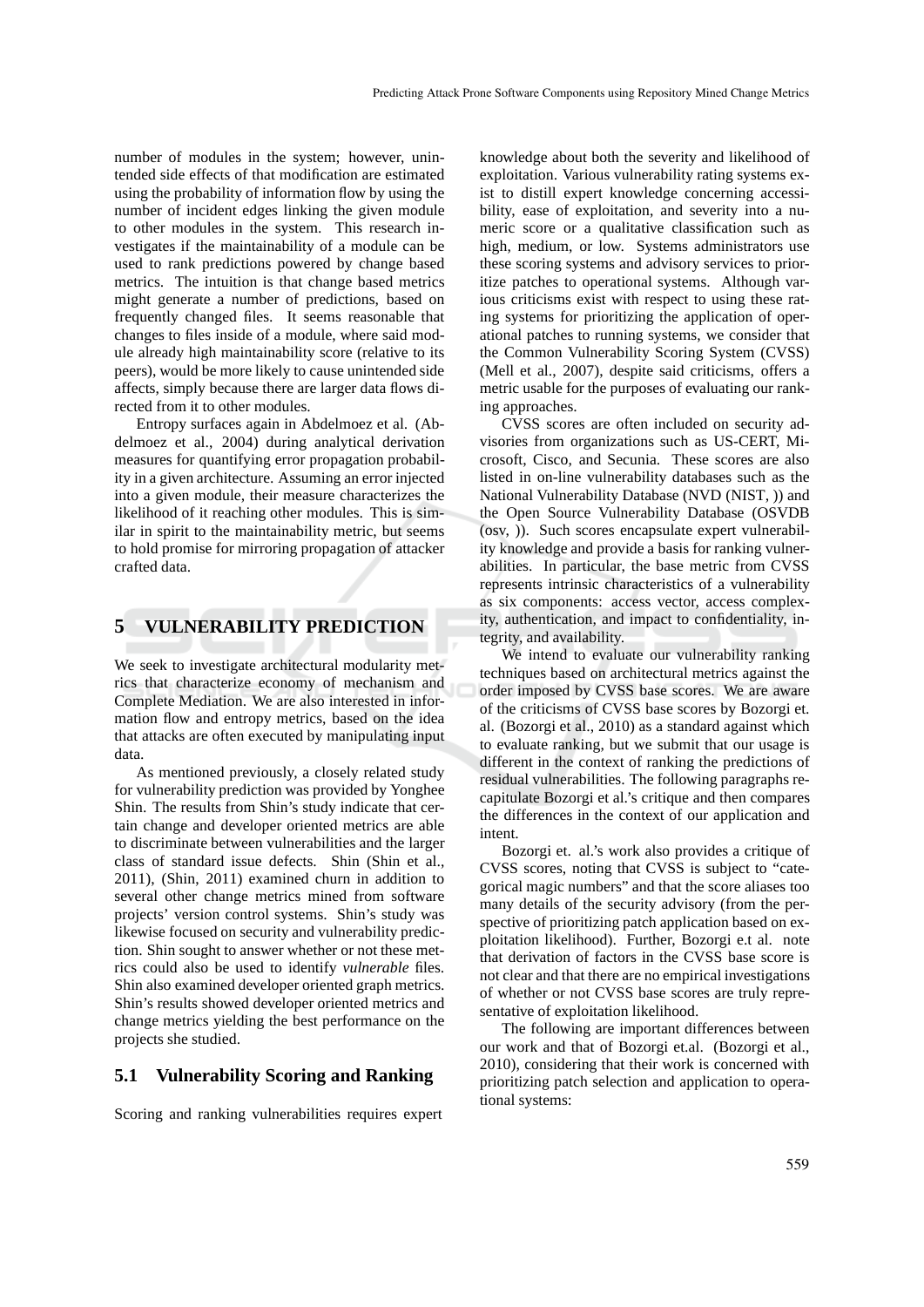- **Prediction Error:** Our prediction models will have some prediction error, such as a given false positive rate. This factor doesn't impact Bozorgi et. al. since their false positive rate with respect to this dimension is 0; that is, they already know the vulnerability exists, as well as the fix.
- **Time Independence:** Bozorgi et. al. notes a significant difference on exploitation likelihood based on time.

Bozorgi et. al. (Bozorgi et al., 2010) focus on the classification of a vulnerability as exploited or not exploited in order to train a support vector machine (SVM) learner to predict likelihood of exploitation. Their work is different than ours as their focus is not on the software itself, but the vulnerability reports, such as CVE-numbered advisories listed in OSVDB (osv, ) and NVD (NIST, ). Their work recognizes that although a vulnerability may be found, there may be little interest from attackers in developing its exploit. The interest of their work is in prioritizing the application of patches by software vendors. Our interest, in contrast, is in prioritizing the creation of those patches, from the perspective of a software vendor. Rather than advisory reports, our inputs consist of architectural features.

A key difference between our context and that of Bozorgi et al. discussed above is that of time. In their work, the age of a vulnerability was a significant factor in determining exploitation likelihood– attackers may be less likely to exploit a vulnerability the older it gets, since, it is reasonable that system administrators may have already patched older vulnerabilities. In contrast, our context is one where any vulnerability could potentially be a zero day exploit. A residual vulnerability is by definition a vulnerability that evades detection and persists in released software. Despite the criticisms of CVSS, we submit that our context is different and propose to use CVSS as an evaluation of ranking we create utilizing modularity and maintainability metrics.

We conclude this section by reiterating that CVSS scores are already widely used and are available directly on, or directly cross-referenced from, various vulnerability advisory systems. These advisory systems, along with vulnerability databases such as OS-VDB and NVD constitute the source of our training and evaluation data. Therefore, a natural extension of classification (e.g., file or module is vulnerable) for vulnerability prediction is to utilize these available scores, encapsulating expert knowledge, for the purpose of ranking vulnerability predictions generated by our prediction models.

#### **6 EXPECTED CONTRIBUTIONS**

The key contributions anticipated by this research are as follows:

- Aid security improvement by reducing the search space for residual vulnerabilities,
- Evaluate the feasibility of using information theoretic architectural metrics to further prune and prioritize predictions (i.e. vulnerability indicators),
- Contribute new knowledge to the field related to the relationship among security, complexity, and architectural quality attributes (modularity and maintainability),
- Provide open source tools for measuring information theoretic architectural metrics describing modularity and maintainability, and
- Add change burst empirics to the growing body of literature on defect and vulnerability prediction in open source projects.

The overall goal of this research is to improve security of consumer software products by enabling organizations to more effectively find and remove vulnerabilities prior to release. This research expects to make vulnerability identification and removal more tractable and cost effective by reducing the number of components suggested for extended security review and penetration testing. This work speculates that organizations developing consumer software will be more motivated to expend additional effort on a more feasible and narrowly focused objective. This is in contrast to taking no action because either (1) the probability of finding real vulnerabilities is near infinitesimal (i.e. wasting time searching for the proverbial needle in a haystack), or (2) because toolpredicted vulnerabilities are so numerous that the development team is simply overwhelmed. On the latter point, the sheer number of defects is an issue because false positive rates of modern tools necessitate that development teams manually inspect, or "triage", each identified issue. On both points, triage efforts typically lose out to other development activities such as fixing observed bugs or developing new features.

The new and novel part of this work is the addition of suspect prioritization enabled by architectural metrics. The re-application of architectural metrics (characterizing modularization and maintainability) provide the foundation needed for prioritizing predicted components. Such relative prioritization is largely absent from existing defect and vulnerability prediction literature. Nevertheless, establishing priority is important because it recognizes that not all vulnerabilities are created equal. Paraphrasing a common say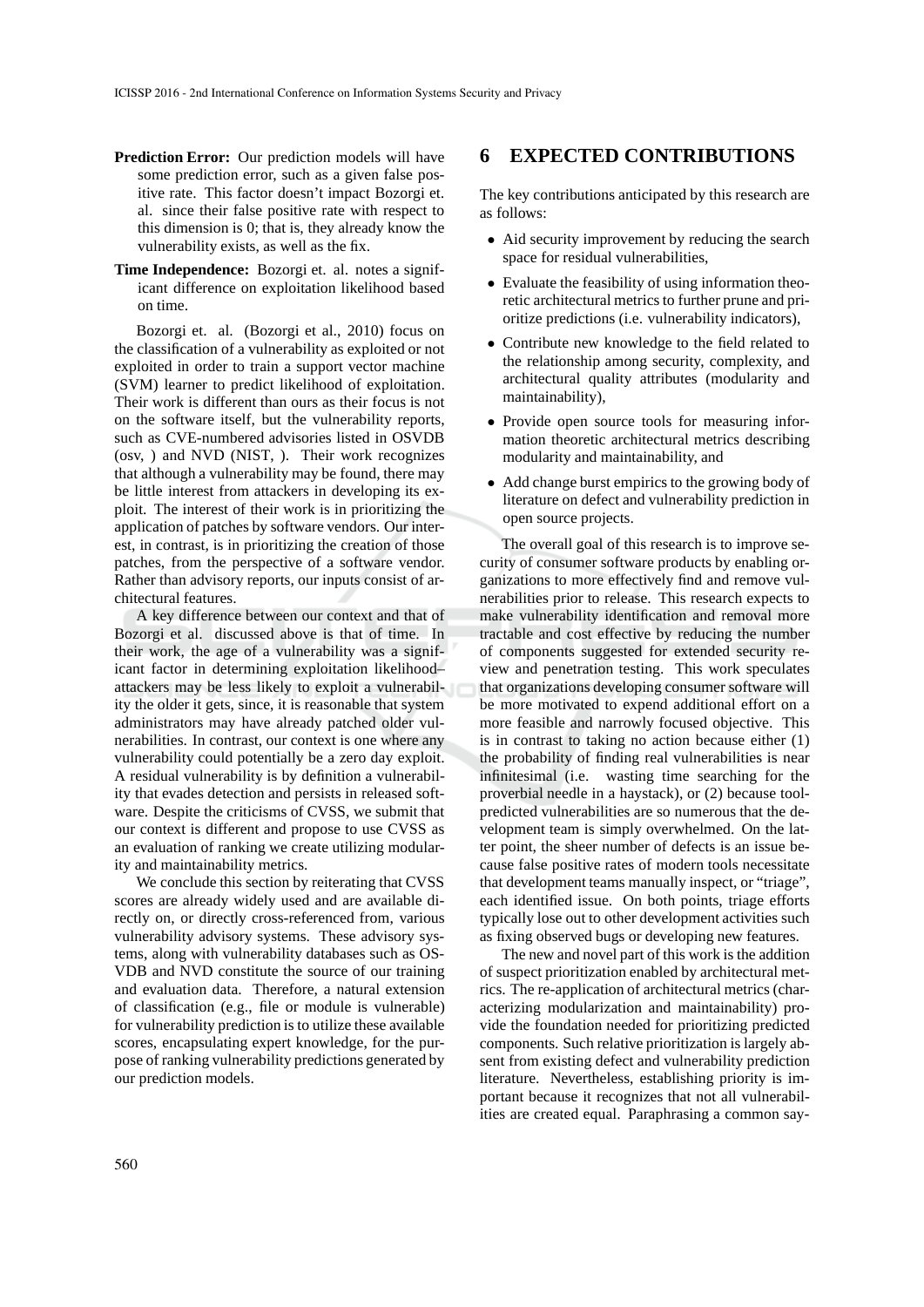ing, "Nothing is top priority when everything is top priority".

Priority enables an organization to set customized goals, such as "fix all severe, high-impact vulnerabilities", that better align with near and long term business strategies. In effect, the addition of priority better recognizes the socioeconomic realities and human factors characterizing the environment in which software is developed. For example, consider how a start-up may cease to exist if they cannot release a working product before their seed money expires. In general, competitive time-to-market pressures, along with modern companies' need to rapidly innovate, imply that companies will not release perfect software. It is common practice to release a software product with known issues, as long as those issues are minor. This research's addition of priority would enable such priority-based go/no-go decisions.

An additional benefit released by developing a relative ranking among modules, on the basis of their attack-proneness, is that this ranking is complementary for use with other techniques. Arelative ranking at the module level could be extended downward to contained functions and lines. By extension, the ranking could also be extended to tools that find defects at the line level, such as existing static analysis tools. A relative module ranking might be used to prioritize line level alerts output from a commercial static analysis tool (e.g., identifying the *n* top "actionable alerts").

Although techniques have been published for calculating various information theoretic metrics from the structural and development views of a software architecture (Sarkar et al., 2007), there is currently no publicly available tool support for doing the same. Tool support is important for practical technique application as well as comparing results via repeatable and verifiable experiments (Gousios, 2012). Availability of a publicly obtainable tool reduces the barrier to entry for researchers interested in evaluating the sensitivity and discriminatory power of architectural metrics. Since this work must have access to such a tool, we intend on building this tool and subsequently making it available to others.

### **7 CONCLUSIONS**

The current state of affairs is rather tenuous as software continually grows larger and more complex, at odds with classic security principles such as economy of mechanism, making software more difficult to comprehend when making changes, and more difficult to test completely. Compounding these factors

are the forces vying for limited developer time. Especially in the commercial sector, security concerns often take a back seat to the development of marketdifferentiating features–the return on investment and impact to the bottom line is more deterministic for feature development (McGraw, 1999). It's not that the commercial sector doesn't care about security, but more about spending resources efficiently. Developer time is a constrained, highly contended, and highly demanded resource in software development organizations. Management therefore wants to make efficient and effective use of developer time. This is the larger context and commercial motivations that just so happen to be aligned against security improvement rather than with it. That is, given that residual vulnerabilities are already known to be difficult to detect, what can be done to motivate commercial development organizations to expend effort, appropriating development resources to search for what is commonly known as "a needle in a haystack"?

The answer, from the perspective of our research, is to provide superior prediction models and establish what we refer to as suspect prioritization, such that the "top 10", or top suggested vulnerability predictions are likely to represent vulnerabilities that are exploitable and have the potential to cause severe security violations, compromising confidentiality, integrity, or availability. Ideally, the prioritized "top 10" should be free of false positives, thereby maximizing the efficacy of any resulting triage and inspection efforts when applied. We acknowledge that the notion of ranking vulnerability predictions may be criticized, since a single overlooked security vulnerability has the potential for wide reaching impact.

We believe that advances in vulnerability prediction are possible given the carefully selected metrics, that mirror security considerations and are closely related to our underlying notions about software evolution and development team dynamics. Moreover, drawing on the existing body of work on defect prediction, we believe the more specialized study of vulnerability prediction research offers the potential for new discoveries.

With knowledge of the most vulnerable components, organizations can more effectively prioritize the application of secure development practices (e.g., security review, static analysis, and penetration testing) where they will have the greatest benefit. The added scrutiny from a well-focused effort can help to identify and eliminate vulnerabilities prior to production release in a tractable, efficient, and cost effective manner. The alternative approach is wholesale adoption of secure development practices without a prioritized perspective. Not only is such a wholesale alter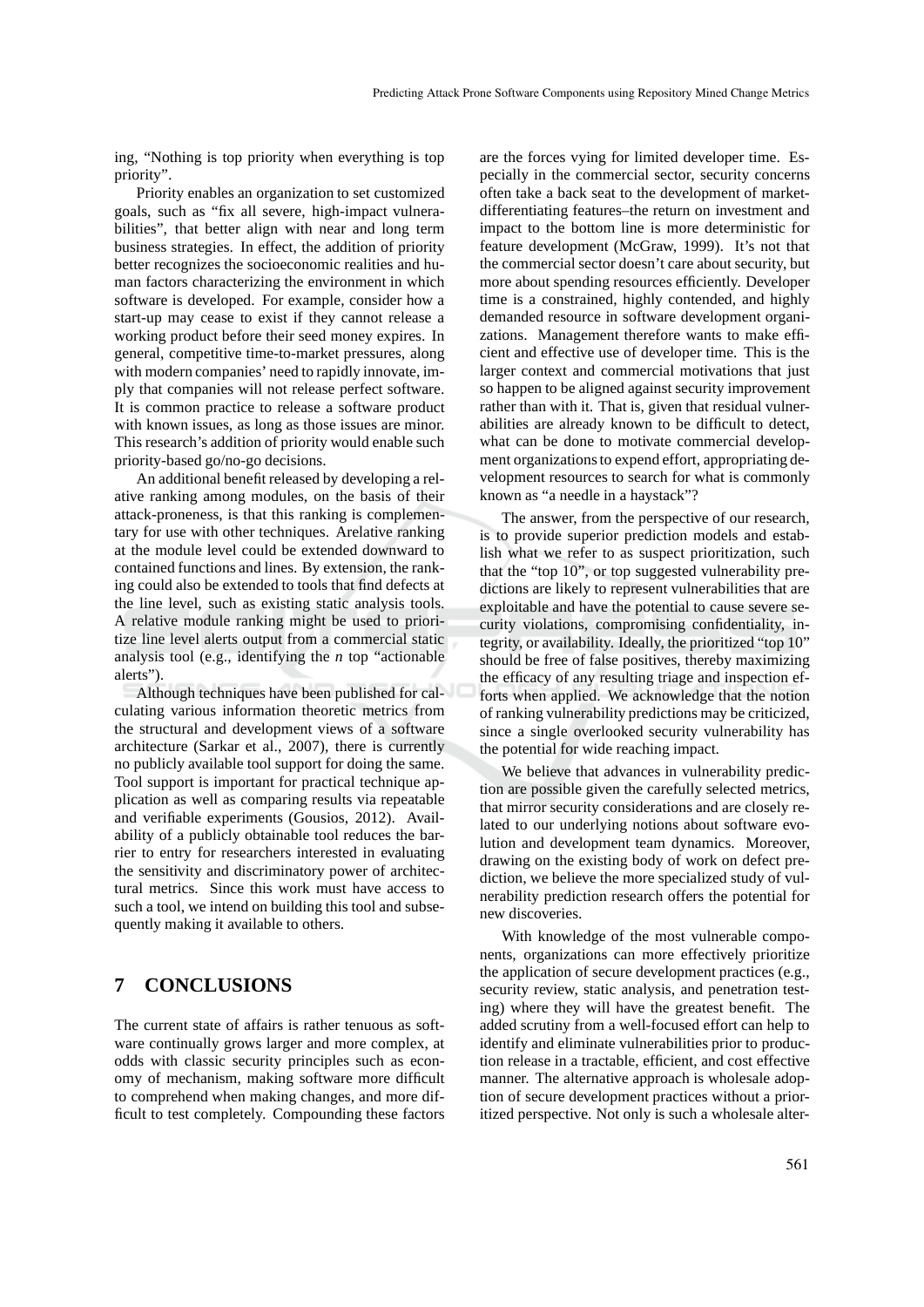native likely to be less effective, but it is also likely to be met with political opposition within commercial organizations. A wholesale approach lacks costbenefit justification and, due to the aforementioned needle in a haystack phenomenon, becomes progressively more futile and psychologically daunting as a product grows in size. We believe prediction models based on change and entropy-based architectural metrics may offer a practical means for identifying and prioritizing attack-prone components.

#### **REFERENCES**

- OSVDB: Open sourced vulnerability database. osvdb.net (online). http:// www.osvdb.net/, accessed May 30, 2013.
- Abdelmoez, W., Nassar, D. M., Shereshevsky, M., Gradetsky, N., Gunnalan, R., Ammar, H. H., Yu, B., and Mili, A. (2004). Error propagation in software architectures. In *Software Metrics, 2004. Proceedings. 10th International Symposium on*, pages 384–393. IEEE.
- Anan, M., Saiedian, H., and Ryoo, J. (2009). An architecture-centric software maintainability assessment using information theory. *J. Softw. Maint. Evol.: Res. Pract.*, 21(1):1–18.
- Bell, R. M., Ostrand, T. J., and Weyuker, E. J. (2011). Does measuring code change improve fault prediction? In *Proceedings of the 7th International Conference on Predictive Models in Software Engineering*, Promise '11, New York, NY, USA. ACM.
- Bozorgi, M., Saul, L., Savage, S., and Voelker, G. M. (2010). Beyond heuristics: Learning to classify vulnerabilities and predict exploits. In *Proceedings of the Sixteenth ACM Conference on Knowledge Discovery and Data Mining (KDD-2010)*, pages 105–113.
- Chidamber, S. R. and Kemerer, C. F. (1994). A metrics suite for object oriented design. *Software Engineering, IEEE Transactions on*, 20(6):476–493.
- Chowdhury, I. and Zulkernine, M. (2011). Using complexity, coupling, and cohesion metrics as early indicators of vulnerabilities. *Journal of Systems Architecture*, 57(3):294–313.
- Gousios, G. (2012). On the importance of tools in software engineering research. Blog. Accessed: 02/20/2013.
- Gyimothy, T., Ferenc, R., and Siket, I. (2005). Empirical validation of object-oriented metrics on open source software for fault prediction. *Software Engineering, IEEE Transactions on*, 31(10):897–910.
- Hassan, A. E. (2009). Predicting faults using the complexity of code changes. In *Proceedings of the 31st International Conference on Software Engineering*, ICSE '09, pages 78–88, Washington, DC, USA. IEEE Computer Society.
- Jackson, D. and Wing, J. (1996). Lightweight formal methods. *IEEE Computer*, 29(4):16–30.
- Janzen, D. and Saiedian, H. (2007). A leveled examination of test-driven development acceptance. In *Pro-*

*ceedings of the 29th ACM International Conference on Software Engineering*, pages 719–722. ACM.

- Khoshgoftaar, T. M., Allen, E. B., Goel, N., Nandi, A., and McMullan, J. (1996). Detection of software modules with high debug code churn in a very large legacy system. In *Proceedings of the The Seventh International Symposium on Software Reliability Engineering*, IS-SRE '96, Washington, DC, USA. IEEE Computer Society.
- Manadhata, P. K. and Wing, J. M. (2011). An attack surface metric. *Software Engineering, IEEE Transactions on*, 37(3):371–386.
- McGraw, G. (1999). Software assurance for security. *Computer*, 32(4):103–105.
- Mell, P., Scarfone, K., and Romanosky, S. (2007). *CVSS: A Complete Guide to the Common Vulnerability Scoring System Version 2.0*. FIRST: Forum of Incident Response and Security Teams.
- Moser, R., Pedrycz, W., and Succi, G. (2008). A comparative analysis of the efficiency of change metrics and static code attributes for defect prediction. In *Software Engineering, 2008. ICSE '08. ACM/IEEE 30th International Conference on*, ICSE '08, pages 181– 190, New York, NY, USA. IEEE.
- Munson, J. C. and Elbaum, S. G. (1998). Code churn: a measure for estimating the impact of code change. In *Proceedings. International Conference on Software Maintenance (Cat. No. 98CB36272)*, pages 24–31. IEEE Computer Society.
- Munson, J. C. and Khoshgoftaar, T. M. (1992). The detection of fault-prone programs. *IEEE Transactions on Software Engineering*, 18(5):423–433.
- Nagappan, N. and Ball, T. (2005). Use of relative code churn measures to predict system defect density. In *Proceedings of the 27th international conference on Software engineering*, ICSE '05, pages 284–292, New York, NY, USA. ACM.
- Nagappan, N., Zeller, A., Zimmermann, T., Herzig, K., and Murphy, B. (2010). Change bursts as defect predictors. In *Software Reliability Engineering (ISSRE), 2010 IEEE 21st International Symposium on*, pages 309–318. IEEE.
- NIST. NVD:national vulnerability database. National Institute of Science and Technology, online. http:// nvd.nist.gov/, accessed May 30, 2013.
- Ostrand, T. J., Weyuker, E. J., and Bell, R. M. (2010). Programmer-based fault prediction. In *Proceedings of the 6th International Conference on Predictive Models in Software Engineering*, PROMISE '10, New York, NY, USA. ACM.
- Saltzer, J. H. and Schroeder, M. D. (1975). The Protection of Information in Computer Systems. *Proceedings of the IEEE*, 9(63):1278–1308.
- Sarkar, S., Rama, G. M., and Kak, A. C. (2007). API-based and information-theoretic metrics for measuring the quality of software modularization. *Software Engineering, IEEE Transactions on*, 33(1):14–32.
- Shin, Y. (2011). *Investigating Complexity Metrics as Indicators of Software Vulnerability*. PhD thesis, North Carolina State University, Raleigh, North Carolina.